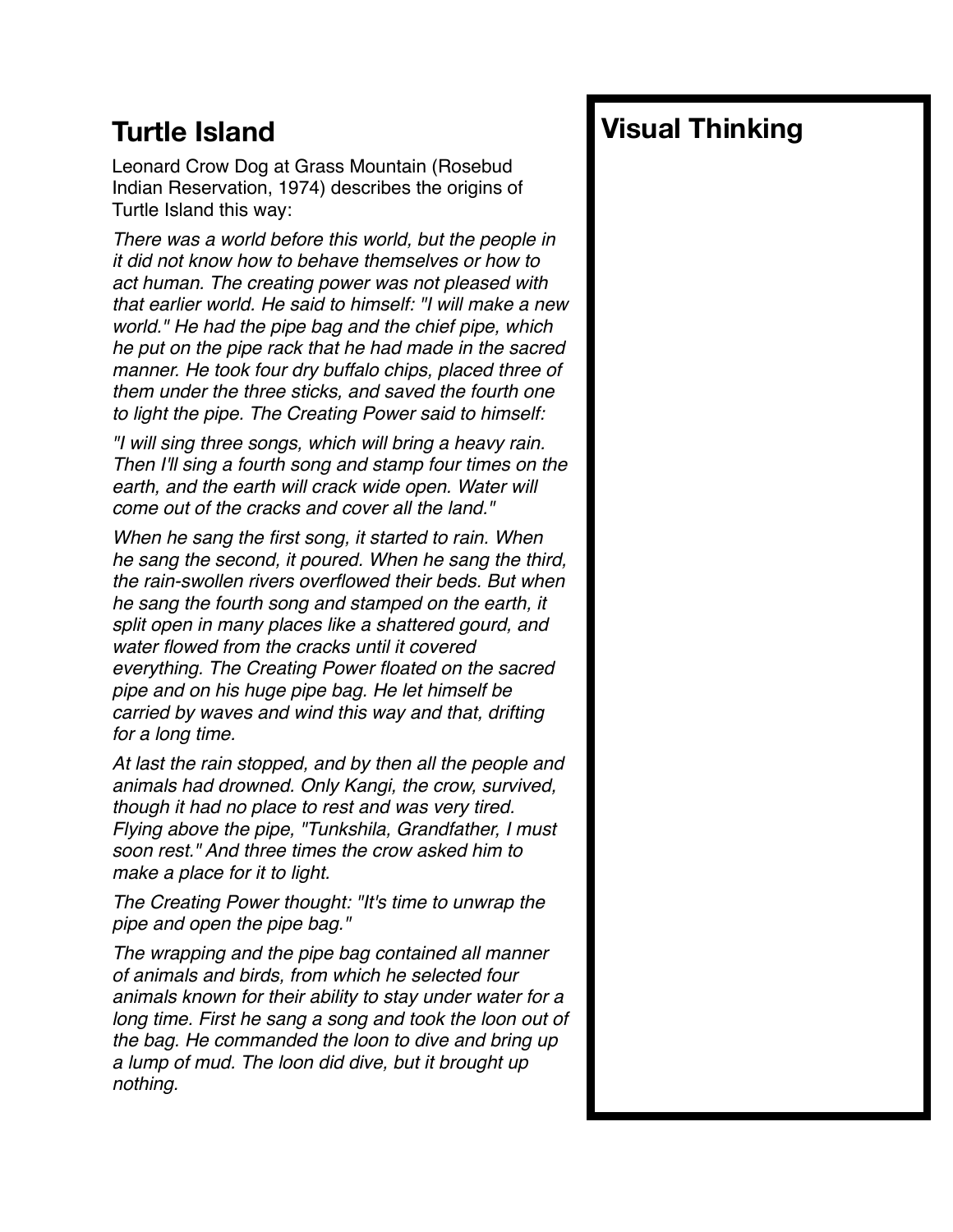*"I dived and dived but couldn't reach the bottom," the loon said. "I almost died. The water is too deep."*

*The Creating Power sang a second song and took the otter out of the bag. He ordered the otter to dive and bring up some mud. The sleek otter at once dived into the water, using its strong webbed feet to go down, down, down. It was submerged for a long time, but when it finally came to the surface, it brought nothing.*

*Taking the beaver out of the pipe's wrapping, the Creating Power sang a third song. He commanded the beaver to go deep below the water and bring some mud. The beaver thrust itself into the water, using its great tail to propel itself downward. It stayed under water longer than the others, but when it finally came up again, it too brought nothing.*

*At last the Creating Power sang the fourth song and took the turtle out of the bag. The turtle is very strong. Among our people it stands for long life and endurance and the power to survive. A turtle heart is great medicine, for it keeps on beating a long time after the turtle is dead.*

*"You must bring the mud," the Creating Power told the turtle. It dove into the water and stayed below so long that the other three animals shouted: "The turtle is dead; it will never come up again!"*

*All the time, the crow was flying around and begging for a place to light. After what seemed to be eons, the turtle broke the surface of the water and paddled to the Creating Power. "I got to the bottom!" the turtle cried. "I brought some earth!" And sure enough, its feet and claws -- even the space in the cracks on its sides between its upper and lower shell -- were filled with mud.*

*Scooping mud from the turtle's feet and sides, the Creating Power began to sing. He sang all the while that he shaped the mud in his hands and spread it on the water to make a spot of dry land for himself. When he had sung the fourth song, there was enough land for the Creating Power and for the crow.*

*"Come down and rest," said the Creating Power to the crow, and the bird was glad to. Then the Creating Power took from his bag two long wing feathers of the eagle. He waved them over his plot of ground and commanded* 

## **Visual Thinking**